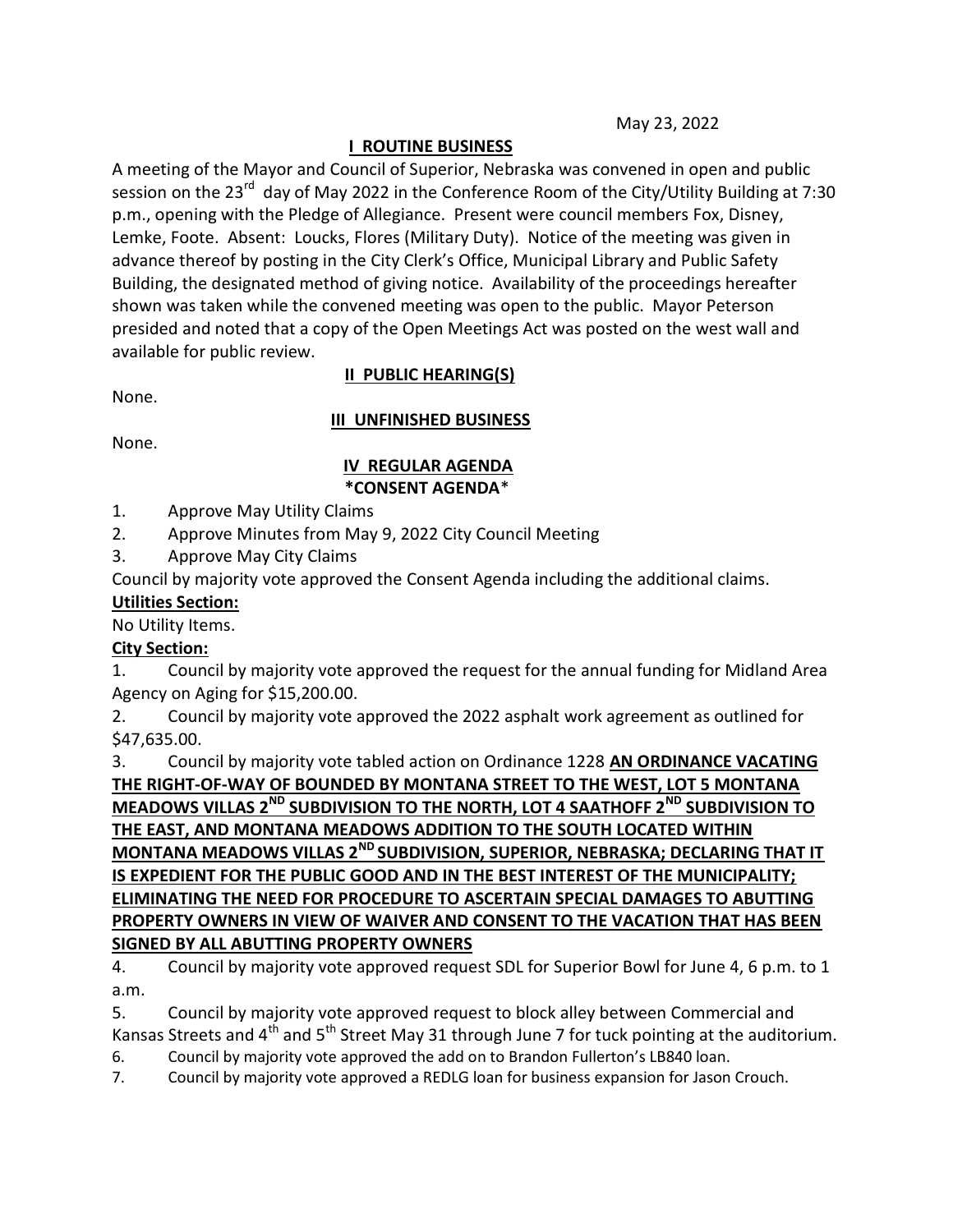8. Council by majority vote approved Perrie's Steak & Smoke House to get a loan from Home Federal and Home Federal to take first position.

9. Council by majority vote approved hiring Bill Hamilton as a temporary park time employee for the Park Department at \$9.00 per hour.

10. Council by majority vote approved hiring Elizabeth Ginther for assistant pool manager at \$14.00 per hour.

11. No action required at this time on additional lifeguard hires.

12. Council by majority vote approved Resolution 2022-10 regarding ambulance agreement with the City of Superior and Hardy Rural.

13. Council by majority vote approved Resolution 2022-11 designating check signers for the BOOM Revolving checking account.

# 14. Council by majority vote tabled action on Ordinance 1227 AN ORDINANCE TO AMEND ORDINANCE 112.05 OF THE CITY OF SUPERIOR CODE OF ORDINANCES TO UPDATE THE AGE TO 21 FOR SALES TO PERSONS UNDER 19 PROHIBITED REGARDING TOBACCO SALES; TO PROVIDE FOR THE REPEAL OF CONFLICTING ORDINANCES OR SECTIONS; TO PROVIDE FOR THE EFFECTIVE DATE THEREOF; AND ORDER THE PUBLICATION OF THE ORDINANCE IN PAMPHLET FORM.

15. Council by majority vote approved Mayor Peterson's appointment of Camie Kroeger to the Park and Cemetery Board.

16. Council by majority vote approved Mayor Peterson's appointment of Bev Beavers to the Library Board.

17. Council by majority vote approved removing Ezra Morris and Sara L'Ecuyer from the Superior Volunteer Fire Department.

18. Council by majority vote approved Anthony Spice as a new member of the Superior Volunteer Fire Department.

19. Council by majority vote approved Resolution 2022-12 regarding ambulance agreement with the City of Superior and the Superior Rural Fire Protection District.

20. Council by majority vote approved a 2022-REDLG3-01 loan for Jessi Edwards.

- 21. Travel requests were heard.
- 22. Various committee reports were given.

23. Council by majority vote adjourned the meeting.

Christopher D. Peterson, Mayor

ATTEST:

Jan Diehl, City Clerk

May Utility Claims

Ameritas, Premium – 101.76; Border States Industries, Supplies – 336.79; John Druba, Service – 250.00; Humana, Premium – 621.16; Nebraska Municipal Power Pool, Utility Bills and Envelopes – 985.47; North American Electric Reliability Corp, Service – 356.32; Servi-Tech, Service – 128.85; South Central Public Power, Electricity for Wells – 1,665.73; Southwest Power Pool, Refund from Adjustment – 2,290.00; Superior Ace Hardware, UPS Postage – 53.50; United States Postal Service, Postage – 27.40; Jody Langer, Energy Rebate – 140.00; Superior Ace Hardware, UPS Postage – 22.00; Jonah Mattson, Per-Diem – 85.00; Zachary Beckenhauer, Per-Diem – 85.00; Federal Deposit, Withholdings – 6,573.74; One America Financial Partners, Employee Pension Withholding – 1,465.61; AEP Energy Partners, Electricity Purchased – 45,743.56; AEP Energy Partners, Inc, Solar Purchased – 13,098.38; American Family Life,